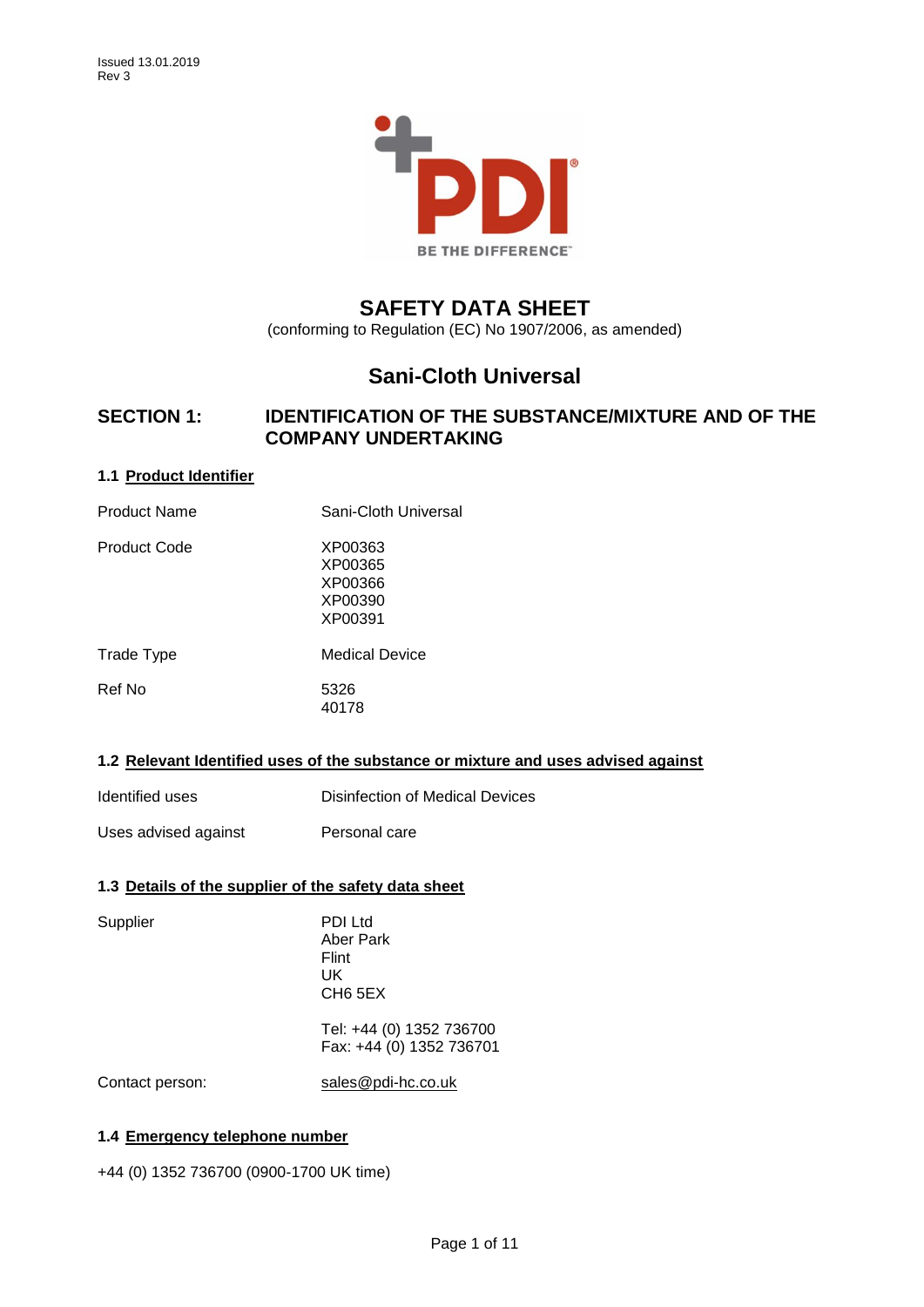## **SECTION 2: HAZARDS IDENTIFICATION**

## **2.1 Classification of the substance or mixture**

**2.1.1 Classification according to Regulation (EC) No. 1272/2008 (CLP)** Not Classified

## **2.1.2 Additional information** If used as directed this product is unlikely to present any hazards

**2.2 Label elements** See section 16

### **2.3 Other hazards**

This mixture does not contain any substances that are assessed to be PBT or vPvB.

## **SECTION 3: COMPOSITION/INFORMATION ON INGREDIENTS**

## **3.1 Mixtures**

**Description of the mixture:** Contains quaternary amine, stabilised when impregnated on wipe. A mixture is of cationic surfactant at low concentration.

## **3.2 Hazardous Ingredients:**

| <b>CAS No.</b> | EC No.    | % (W/W) | <b>Name</b>                                    | <b>Classification</b><br>according to<br><b>Regulation (EC) No.</b><br>1278/2008 (CLP)                                                                                                                                                                                          | <b>Classification</b><br>according to<br>67/548/EEC                                                                                                      |
|----------------|-----------|---------|------------------------------------------------|---------------------------------------------------------------------------------------------------------------------------------------------------------------------------------------------------------------------------------------------------------------------------------|----------------------------------------------------------------------------------------------------------------------------------------------------------|
|                |           |         |                                                | <b>Raw Ingredients</b>                                                                                                                                                                                                                                                          |                                                                                                                                                          |
| 7173-51-5      | 230-525-2 | < 0.5   | N,N-didecyl-N-<br>dimethylammonium<br>chloride | .H226 Flammable liquid<br>and vapour<br>.H314 Causes severe<br>burns& eye damage<br>H302 Harmful if<br>swallowed<br>.H400 Very toxic to<br>aquatic life<br>.H410 Very toxic to<br>aquatic life with long<br>lasting effects                                                     | .Flammable.<br>Harmful if<br>swallowed.<br>.Causes burns.<br>Very toxic to<br>aquatic<br>organisms.<br>Vapours may<br>cause drowsiness<br>and dizziness. |
| 141-43-5       | 205-483-3 | < 0.6   | 2-Amino ethanol                                | .H302 Harmful if<br>swallowed<br>.H312 Harmful in<br>contact with skin<br>.H332 Harmful if inhaled<br><b>H314 Causes severe</b><br>skin burns and eye<br>damage.<br>.H335 May cause<br>respiratory irritation.<br>.H412 Harmful to<br>aquatic life with long<br>lasting effects |                                                                                                                                                          |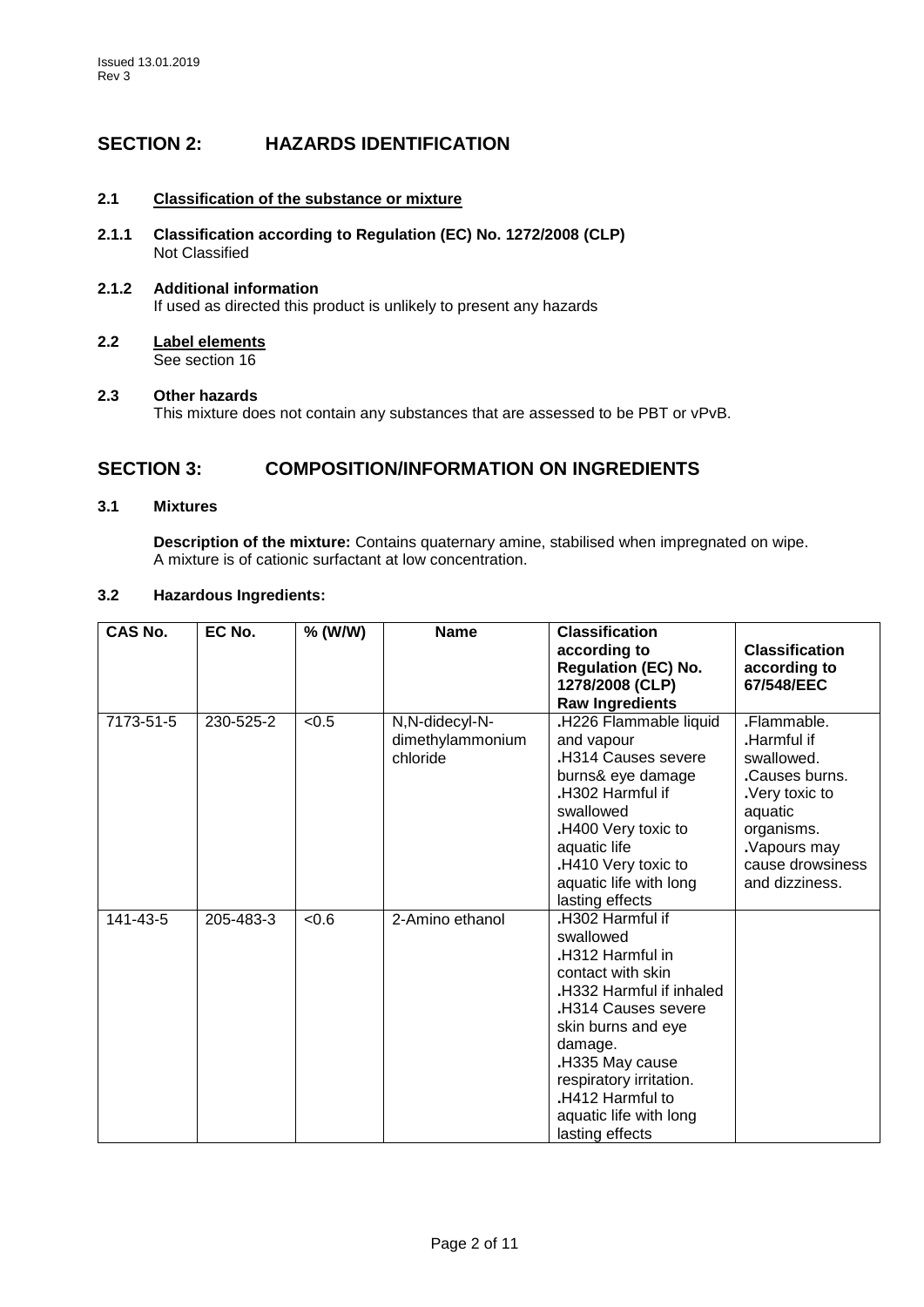## **SECTION 4: FIRST AID MEASURES**

## **4.1 Description of first aid measures**

### **Inhalation :**

Move exposed person to fresh air. Keep person warm and at rest. If not breathing, if breathing is irregular or if respiratory arrest occurs, provide artificial respiration or oxygen by trained personnel. Get medical attention if adverse health effects persist or are severe.

### **Ingestion :**

Wash out mouth with water. Never give anything by mouth to an unconscious person. If unconscious, place in recovery position and get medical attention immediately. Maintain an open airway.

### **Skin contact :**

Wash contaminated skin with soap and water. Remove contaminated clothing and shoes, wash thoroughly before reuse. In the event of any complaints or symptoms, avoid further exposure. Should symptoms persist, seek medical attention.

### **Eye contact :**

Immediately flush eyes with plenty of water, occasionally lifting the upper and lower eyelids. Check for and remove any contact lenses. Continue to rinse for at least 10 minutes. Get medical attention.

### **4.2 Most important symptoms and effects, both acute and delayed**

### **Over-exposure signs/symptoms**

### **Inhalation :**

Move person to fresh air at once. Rinse nose and mouth with water. Get medical attention if discomfort continues.

### **Ingestion :**

NEVER MAKE AN UNCONCIOUS PERSON VOMIT OR DRINK FLUIDS! Rinse mouth thoroughly. Get medical attention immediately if any discomfort continues.

### **Skin :**

Rinse immediately with plenty of water. Remove contaminated clothing. Contact physician if irritation persists.

### **Eyes :**

Immediately flush with plenty of water for up to 15 minutes. Remove any contact lenses and open eyelids widely. If irritation persists: Seek medical attention and bring along these instructions.

### **See SECTION 11 for more detailed information on health effects and symptoms.**

### **4.3 Indications of any immediate medical attention and special treatment needed**

### **Skin contact**

Prolonged contact may cause redness, irritation.

### **Eye contact :**

Irritating and may cause redness and pain and may lead to some irritation experienced if liquid is in contact to eye.

### **Notes to physician :**

No specific treatment. Treat symptomatically. Contact poison treatment specialist immediately if large quantities have been ingested or inhaled. Show this Safety Data Sheet to the doctor in attendance.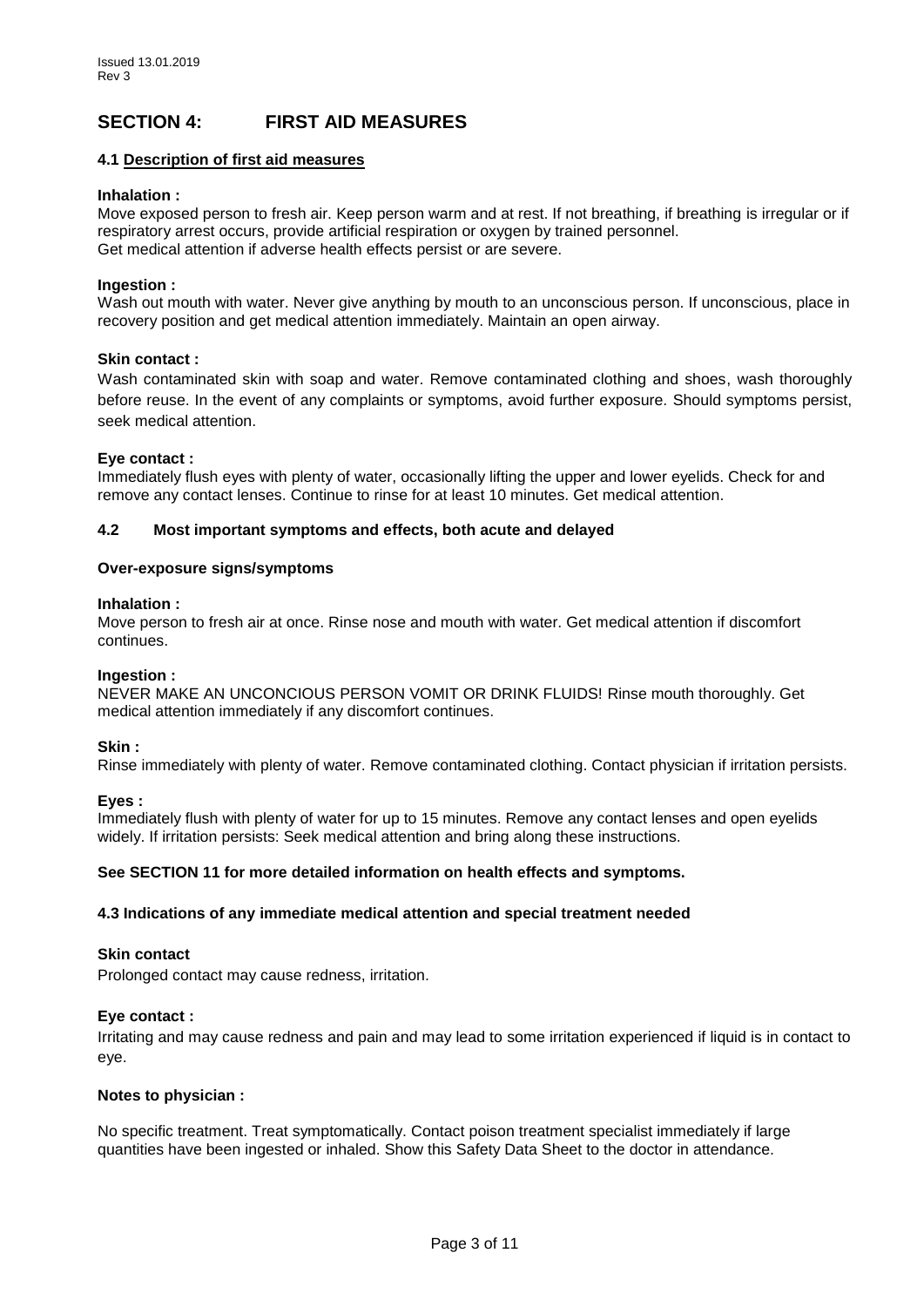## **Protection of first aid personnel**

No action shall be taken involving any personal risk or without suitable training. It may be dangerous to the person providing aid to give mouth-to-mouth resuscitation. Wash contaminated clothing thoroughly with water before removing it, or wear gloves.

## **SECTION 5: FIRE FIGHTING MEASURES (for bulk quantities)**

## **5.1 Extinguishing media**

## **Suitable :**

This product is not flammable. Use water spray, fog or foam. Use an extinguishing agent suitable for the surrounding fire.

**Not suitable :** N/A

### **5.2 Special hazards arising from the substance or mixture**

In a fire or if heated, a pressure increase will occur and the container may burst. Fire water contaminated with this material must be contained and prevented from being discharged to any waterway, sewer or drain.

### **Hazardous thermal decomposition products**

In combustion emits toxic fumes; may liberate carbon oxides and other toxic gases or vapours.

## **5.3 Advice for fire fighters**

### **Special precautions for fire-fighters**

Promptly isolate the scene by removing all persons from the vicinity of the incident if there is a fire. No action shall be taken involving any personal risk or without suitable training.

Keep run-off water out of sewers and water sources. Prevent for water control & accumulation.

### **Special protective equipment for fire-fighters**

Fire-fighters should wear appropriate protective equipment and self-contained breathing apparatus (SCBA) with a full face-piece operated in positive pressure mode.

## **SECTION 6: ACCIDENTAL RELEASE MEASURES**

## **6.1 Personal precautions, protective equipment and emergency Procedures**

No action shall be taken involving any personal risk or without suitable training. Evacuate surrounding areas. Keep unnecessary and unprotected personnel from entering. Do not touch or walk through contaminated/spilled material. Provide adequate ventilation. Wear appropriate respirator when ventilation is inadequate. Put on appropriate personal protective equipment (see section 8). Beware of slippery floors and surfaces.

### **6.2 Environmental precautions**

Avoid dispersal of spilled material and runoff and contact with soil, waterways, drains and sewers. Inform the relevant authorities if the product has caused environmental pollution (sewers, waterways, soil or air). Collect and dispose as indicated in section 13.

## **6.3 Methods and materials for containment and cleaning up**

### **Small spill :**

Move packed product from spill area. If satisfactory, return to stock. For any disposal should be via a licensed waste disposal contractor or in accordance with national regulations.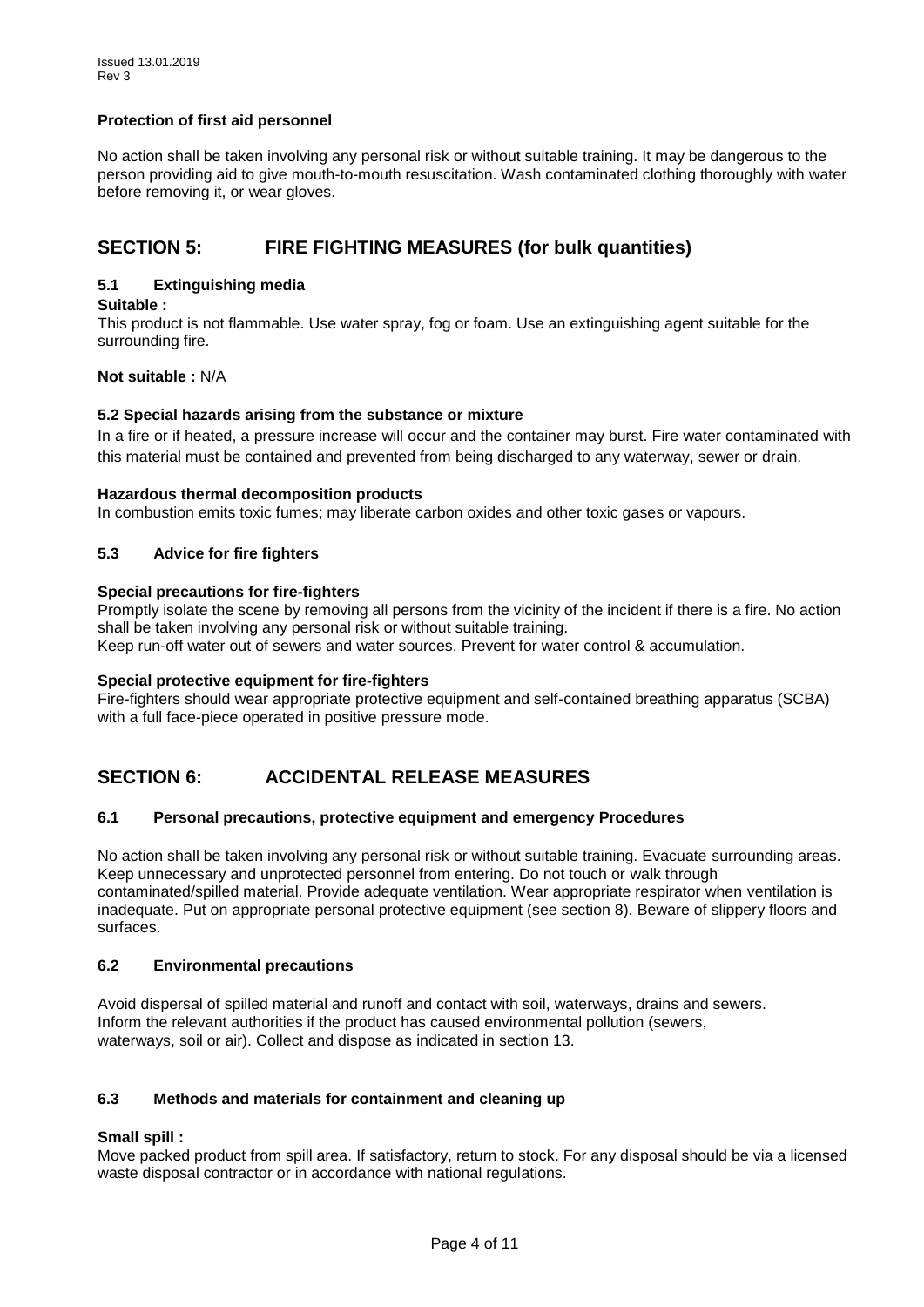## **Large spill :**

Move containers from spill area. Dispose of via a licensed waste disposal contractor.

## **6.4 Reference to other sections**

For Emergency contact information, see section 1, personal protection, see section 8. See section 11 for additional information on health hazards. For waste disposal, see section 13. No further advice available

## **SECTION 7: HANDLING AND STORAGE**

## **7.1 Precautions for safe handling**

Put on appropriate personal protective equipment (see section 8). Provide good ventilation. Wash hands and contaminated areas with water and soap before leaving the work site. Do not eat, drink or smoke when using he product. Empty containers retain product residue and can be hazardous. Do not reuse container.

### **7.2 Conditions for safe storage, including any incompatibilities**

Store in accordance with local regulations. Store in original container protected from direct sunlight in a dry, cool and well-ventilated area, away from incompatible materials (see section 10) and food and drink. Keep container tightly closed and sealed until ready for use. Containers that have been opened must be carefully resealed and kept upright to prevent leakage. Do not store in unlabelled containers. Use appropriate containment to avoid environmental contamination.

### **7.3 Specific end use**

Identified use is detailed in Section 1.2 If use of product is going to be long or repeated wear suitable gloves (eg nitrile rubber)

## **SECTION 8: EXPOSURE CONTROLS/PERSONAL PROTECTION**

### **8.1 Control parameters**

No information available.

### **8.2 Exposure controls**

### **Hygiene measures :**

Wash hands, forearms and face thoroughly after handling chemical products, before eating, smoking and using the lavatory and at the end of the working period. Appropriate techniques should be used to remove potentially contaminated clothing. Wash contaminated clothing before reusing. Ensure that eyewash stations and safety showers are close to the workstation location.

Ensure that there is sufficient ventilation of the area.

**Eye and face protection (EN 166) :** No special protective equipment is required; for continuous handling eye protection should be worn.

**Skin and body protection (EN 14605):** No special protective equipment is required.

**Hand protection (EN374) :** No special protective equipment is required; however for continuous handling gloves protection should be worn including for a long or repeated it is advised to wear suitable gloves (nitrile rubber).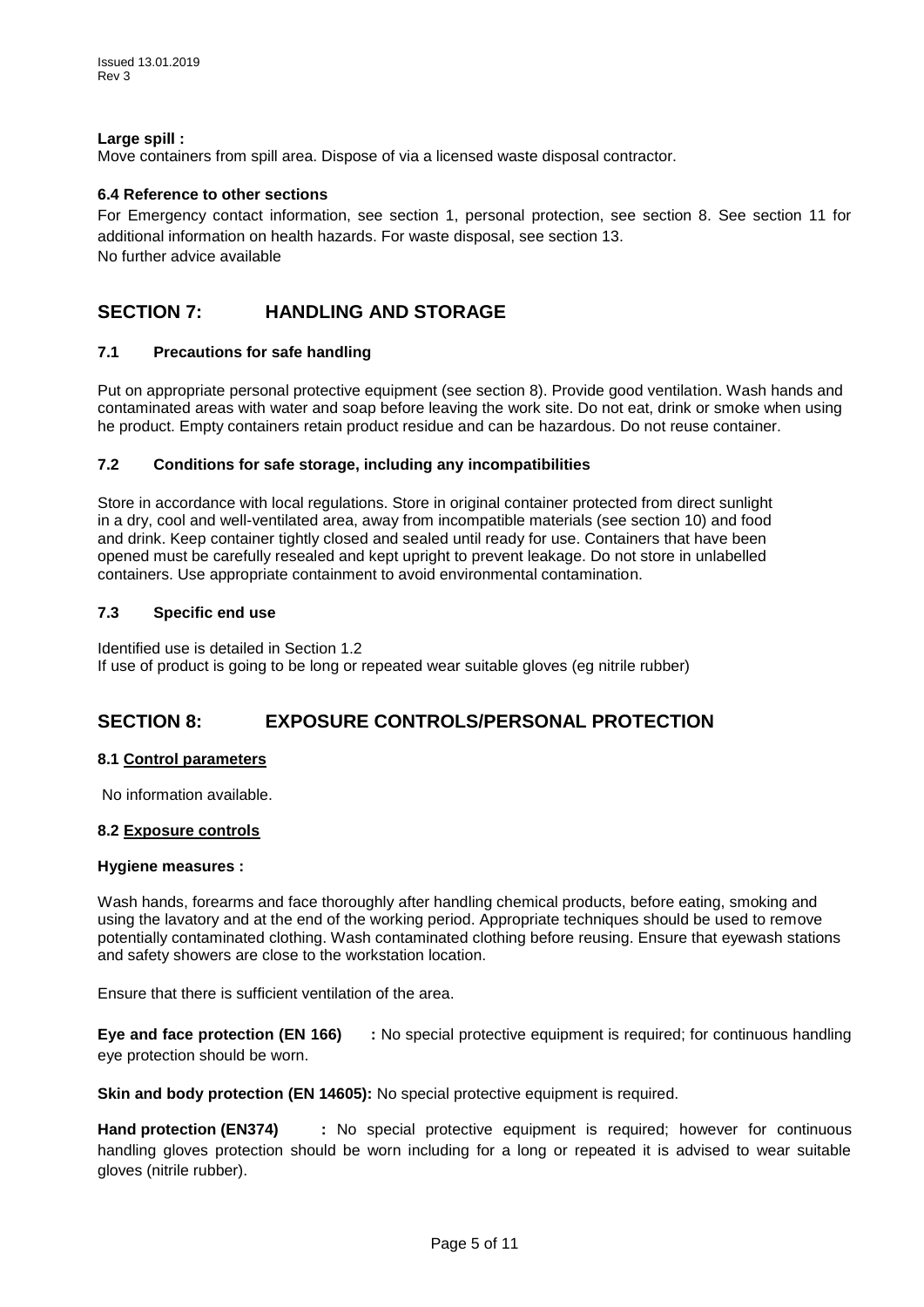**Respiratory protection :** None required if airborne concentrations are maintained below the exposure limit listed in Exposure Limit Information.

### **Environmental exposure controls**

**General advice :** Personal protection; Specific barrier protection items to be used when handling items soiled with blood or body fluids are protective gloves, masks and eye protection.

## **SECTION 9: PHYSICAL AND CHEMICAL PROPERTIES**

## **9.1 Information on basic physical and chemical properties**

| Appearance                              | White non-woven substrate dosed with liquid.  |  |
|-----------------------------------------|-----------------------------------------------|--|
| <b>Physical state</b>                   | Liquid                                        |  |
| <b>Colour</b>                           | Colourless                                    |  |
| Odour                                   | Characteristic                                |  |
| <b>Odour threshold</b>                  | Not applicable and/or not determined for the  |  |
|                                         | mixture                                       |  |
| pH                                      | Extracted liquid 10.9 - 11.2                  |  |
| Initial boiling point and boiling range | Not applicable and/or not determined for the  |  |
|                                         | mixture                                       |  |
| <b>Flash point</b>                      | Not applicable and/or not determined for the  |  |
|                                         | mixture                                       |  |
| <b>Evaporation rate</b>                 | Not applicable and/or not determined for the  |  |
|                                         | mixture                                       |  |
| <b>Flammability</b>                     | Non-Flammable                                 |  |
| Vapour pressure                         | Not applicable and/or not determined for the  |  |
|                                         | mixture                                       |  |
| Vapour density                          | Not applicable and/or not determined for the  |  |
|                                         | mixture                                       |  |
| <b>Relative density</b>                 | 1.00 $-1.01$ @ 20 $\cdot$ C                   |  |
| <b>Solubility</b>                       | Highly soluble and miscible in water          |  |
| <b>Decomposition temperature</b>        | Not applicable and/or not determined for the  |  |
|                                         | mixture                                       |  |
| <b>Viscosity</b>                        | Newtonian Liquid                              |  |
| <b>Explosive properties</b>             | Not applicable and/or not determined for the  |  |
|                                         | mixture                                       |  |
| <b>Oxidising properties</b>             | The substance or mixture is not classified as |  |
|                                         | oxidising.                                    |  |

**9.2 Other information**

Not applicable.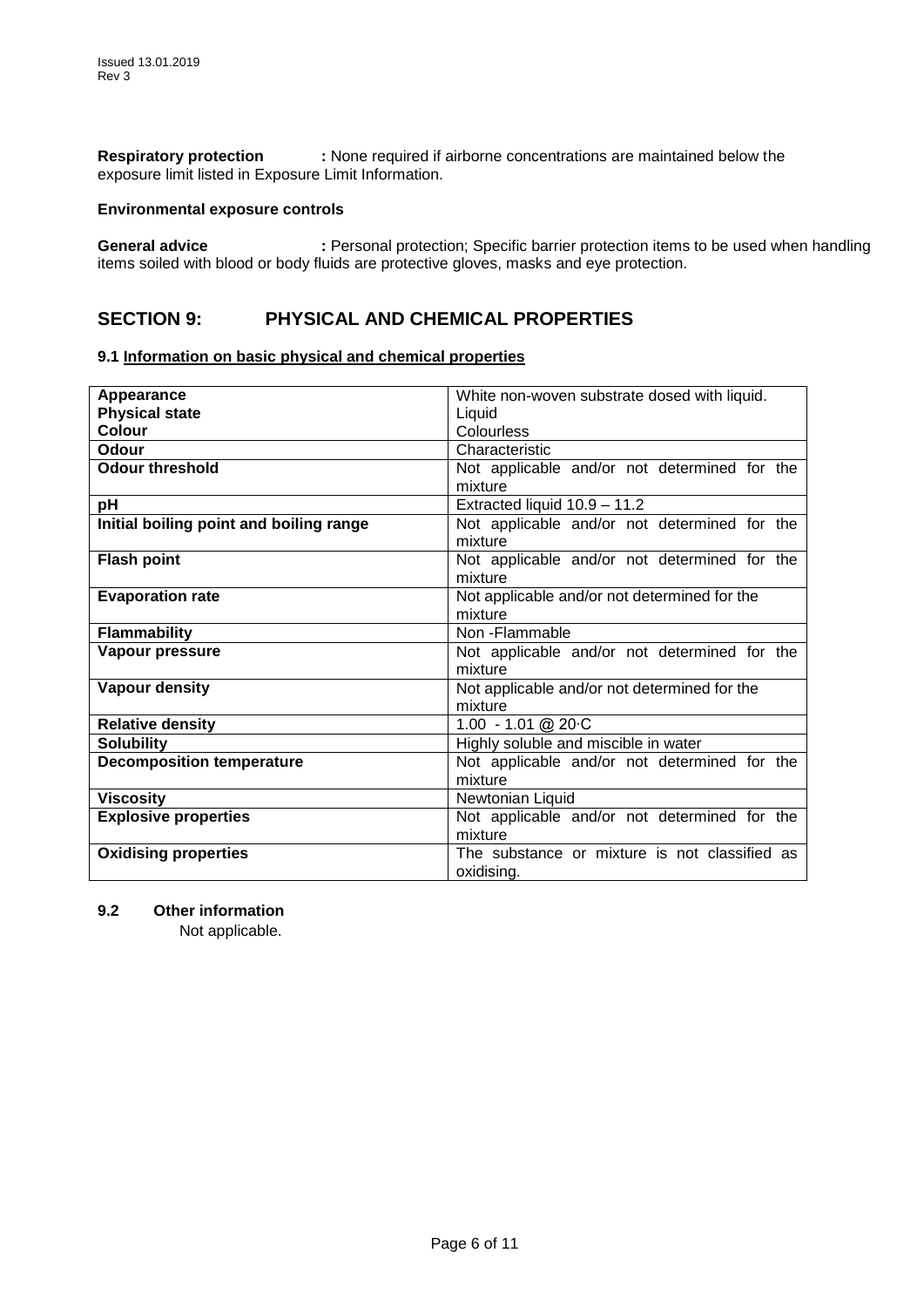## **SECTION 10: STABILITY AND REACTIVITY**

## **10.1 Reactivity**

No specific reactivity hazards associated with this product.

## **10.2 Chemical stability**

The product is stable under normal conditions of storage and use.

### **10.3 Possibility of hazardous reactions**

Under normal conditions of storage and use, hazardous reactions will not occur.

### **10.4 Conditions to avoid**

Avoid exposure to high temperatures.

### **10.5 Incompatible materials**

No specific; or groups of materials are likely to react to produce a hazardous situation.

### **10.6 Hazardous decomposition products**

Decomposition products may include the following materials especially accelerated under fire hazards **.** Carbon oxides

## **SECTION 11: TOXICOLOGICAL INFORMATION**

### **11.1 Information on toxicological effects**

### **General Information:**

If used as directed this product is unlikely to present any hazard.

### **a) Acute toxicity**

**Oral**

Based on irritation and cause of stomach pain, vomiting and diarrhoea; based on cause of respiratory hazards in relation to breathing, is possibly not met.

### **Dermal**

Based on the available data on component substances, the classification criteria for acute dermal toxicity can cause hazards such as irritation. Repeated exposures may cause severe irritation, is possibly met.

### **Inhalation**

Based on the available data on component substances, the classification criteria for acute inhalation toxicity to cause damage to organs through prolonged or repeated exposure cause the hazard, is possibly not met.

### **Other routes**

No data.

### **(b) Skin corrosion/irritation**

Based on the available data on component substances, the classification criteria to cause for skin irritation with prolonged contact, may be met.

### **(c) Serious eye damage/irritation**

Based on the available data on component substances, the classification criteria of irritation to cause with direct contact eye, may be met.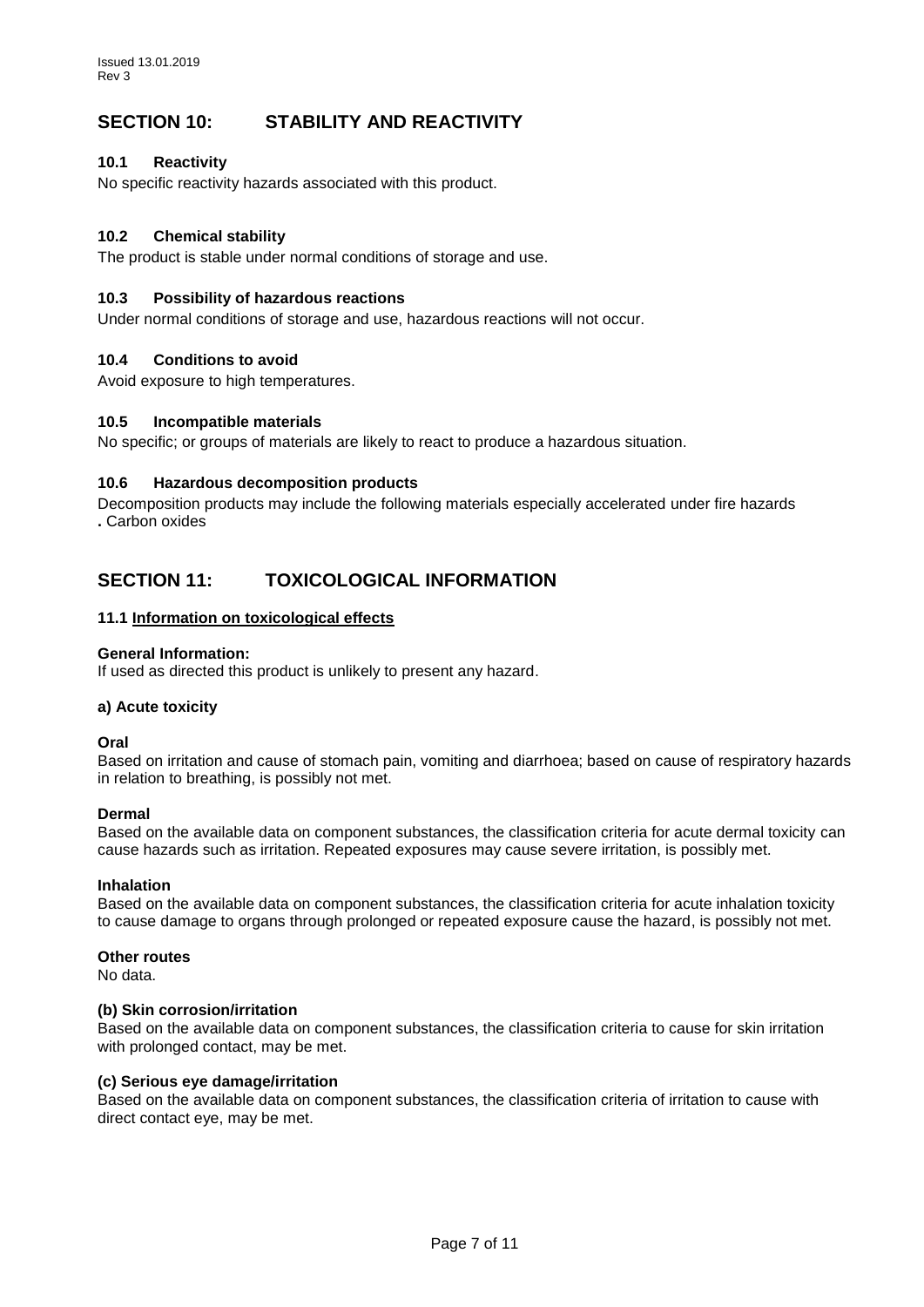### **(d) Respiratory or skin sensitization**

Based on respiratory in take causes to organs through prolonged or repeated exposure exposure cause hazard, is possibly not met.

### **(e) Germ cell mutagenicity**

Based on the available data on component substances, the classification criteria for germ cell mutagenicity, is not met.

### **(f) Carcinogenicity**

Based on the available data on component substances, the classification criteria for carcinogenicity, is not met.

### **(g) Reproductive toxicity**

Based on the available data on component substances, the classification criteria for reproductive toxicity, is not met.

### **(h) STOT-single exposure**

Based on the available data on component substances, the classification criteria for specific target organ toxicity as a result of single exposure, is not met.

### **(i) STOT-repeated exposure**

Based on the available data on component substances, the classification criteria for specific target organ toxicity as a result of repeated exposure, is not met.

### **(j) Aspiration hazard**

Based on the available data on component substances, the classification criteria for aspiration hazard, is not met.

### **Other information**

No applicable toxicity data. No known significant effects or critical hazards.

## **SECTION 12: ECOLOGICAL INFORMATION**

### **12.0Toxicity**

**12.1** Bio-concentration in aqueous organisms is low. **Reasoning :** Not Hazardous to environment **Ecologically :** Fish etc

The amount of mixture obtained from wipes would be negligible to cause any hazards unless it is disposed in large quantities into rivers, waters and environment. **See Section 13.**

### **12.2 Persistence and degradability**

Results of PBT and vPvB assessment: The product does not contain any PBT or vPvB substances.

### **12.3 Bio accumulative potential**

There is data on the degradability of ingredients in this product. The surfactant(s) contained in this preparation comply with Regulation Detergent 648/2004; the readily biodegradability resulting to >70%.

### **12.4 Mobility in soil**

Information not available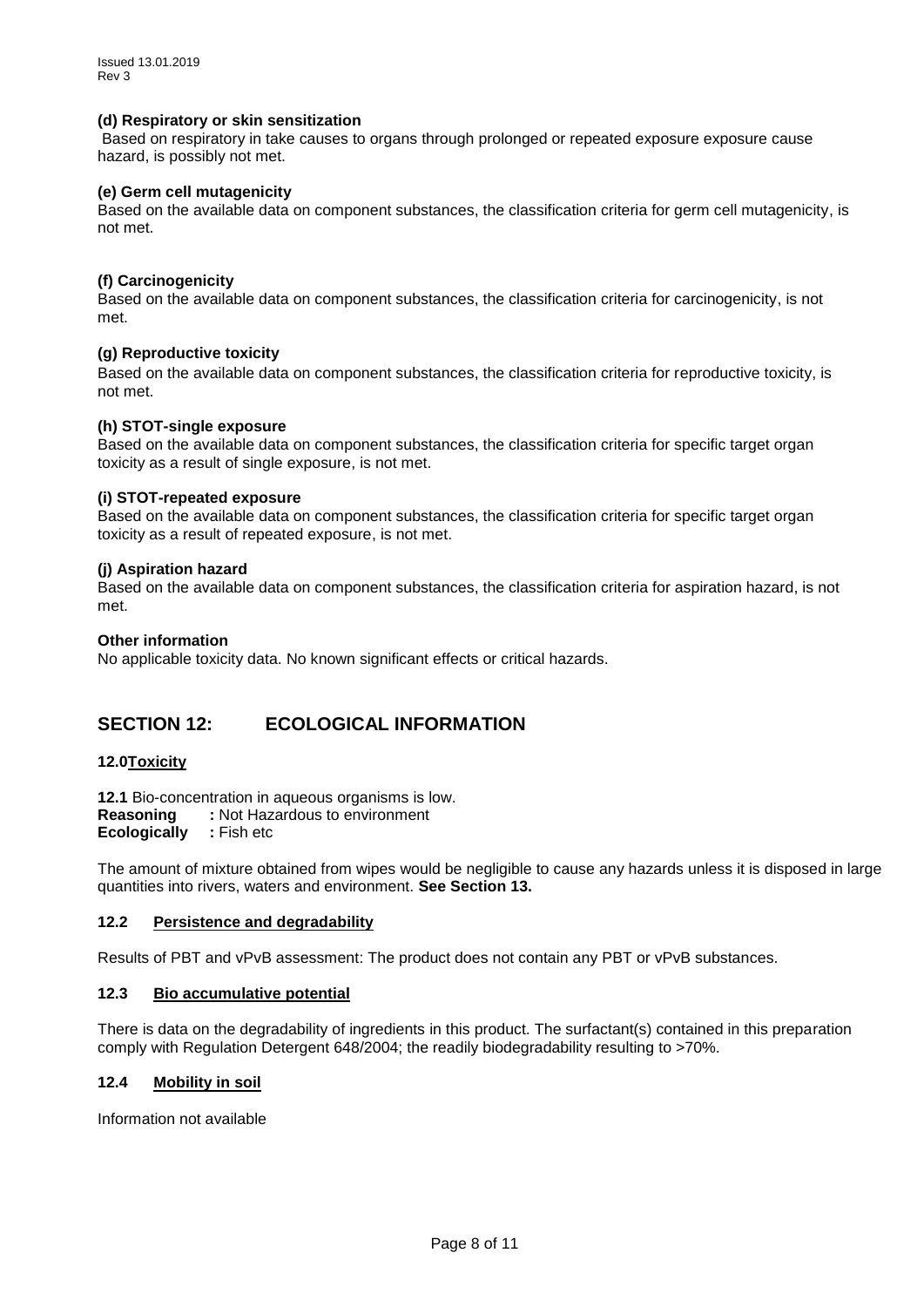## **12.5 Results of PBT and vPvB assessment**

The product does not contain any PBT or vPvB substances at reportable levels

#### **12.6 Other adverse effects**

None known

## **SECTION 13: DISPOSAL CONSIDERATIONS**

#### **13.1 Waste treatment methods**

#### **General Information:**

Do not discharge into drains, water courses or onto the ground.

#### **Methods of disposal :**

The generation of waste should be avoided or minimized wherever possible. Empty packs or liners may retain some product residues. This material and its pack must be disposed of in a safe way. Dispose of surplus and non-recyclable products via a licensed waste disposal contractor. Disposal of this product, solutions and any by-products should at all times comply with the requirements of environmental protection and waste disposal legislation and any regional local authority requirements.

**Product** : Dispose of in accordance with local, state, and federal regulations.<br>**Contaminated packaging** : Dispose of in accordance with local, state, and federal regulations. **Contaminated packaging :** Dispose of in accordance with local, state, and federal regulations.

**Hazardous waste :** The classification of the product may meet the criteria for non- hazardous waste.

## **SECTION 14 : TRANSPORT INFORMATION**

#### **Land transport ADR/ADN/RID) & Air transport (IATA)**

| 14.1 | <b>UN number</b>                    | :Not dangerous goods |
|------|-------------------------------------|----------------------|
| 14.2 | UN proper shipping name             | :Not dangerous goods |
| 14.3 | Transport hazard class(es)          | :Not dangerous goods |
| 14.4 | <b>Packing group</b>                | :Not dangerous goods |
| 14.5 | <b>Environmental hazards</b>        | :Not dangerous goods |
| 14.6 | <b>Special precautions for user</b> | :Not dangerous goods |
|      | Sea transport (IMDG/IMO)            |                      |
| 14.1 | <b>UN number</b>                    | :Not dangerous goods |
| 14.2 | UN proper shipping name             | :Not dangerous goods |
|      |                                     |                      |
| 14.3 | <b>Transport hazard class(es)</b>   | :Not dangerous goods |
| 14.4 | <b>Packing group</b>                | :Not dangerous goods |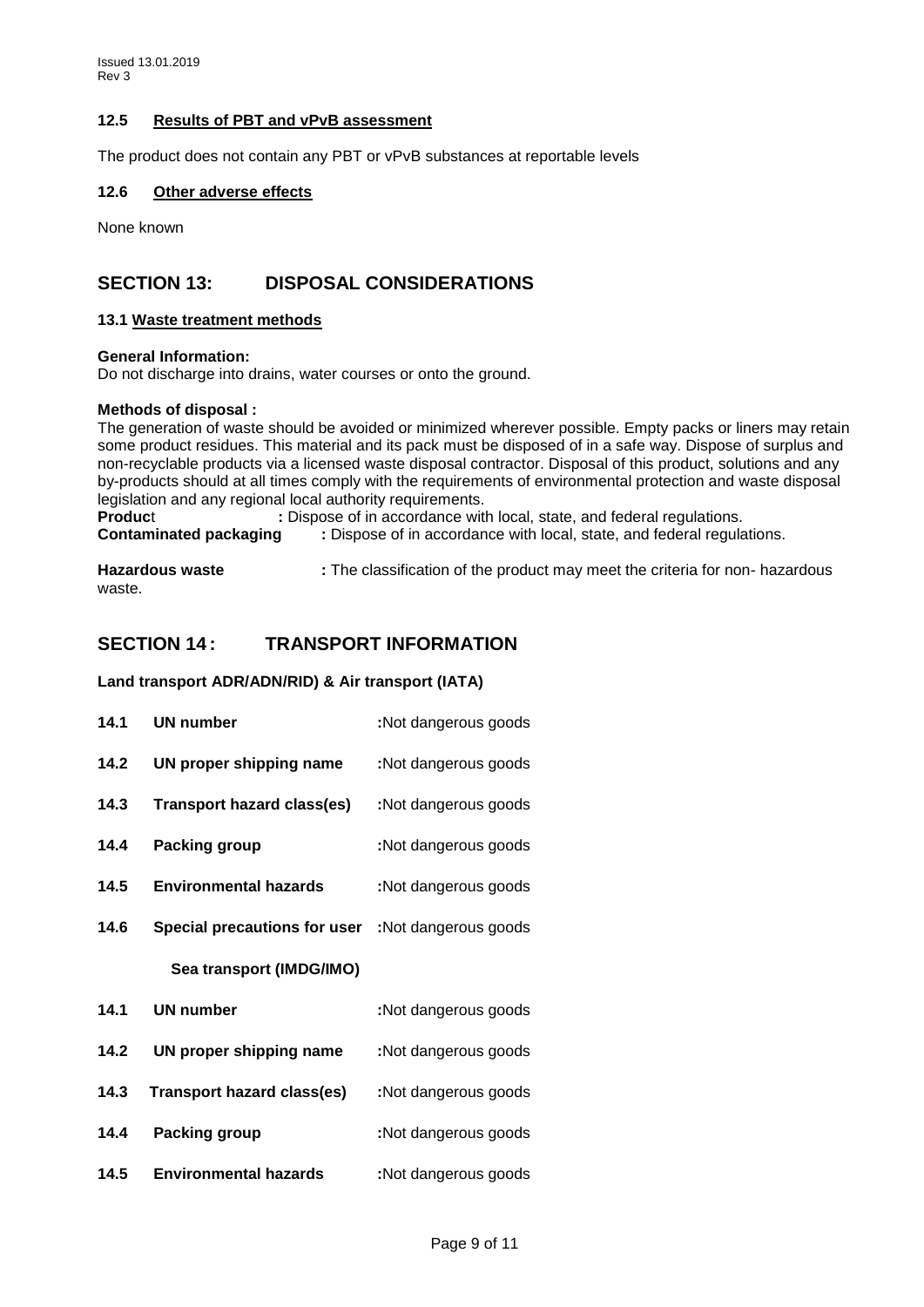## **14.6 UN proper shipping name :**Not dangerous goods

### **14.7 Transport in bulk according to Annex II of MARPOL73/78 and the IBC Code**

Not applicable.

## **SECTION 15: REGULATORY INFORMATION**

## **15.1 Safety, health and environmental regulations/legislation specific for the substance or mixture EU regulations**

### **Environmental**

Environmental Protection Act 1990 (and amendments) Hazardous Waste Regulations 2005 (and amendments)

## **EU Regulations / Directives**

Biocidal Product Regulation (BPR, Regulation (EU) 528/2012) EC Directive 93/42/EEC (and amendments) concerning medical devices. Regulation (EC) No 1907/2006 (and amendments) Registration, Evaluation, Authorisation and Restriction of Chemicals – REACH. Regulation (EC) No 1272/2008 (and amendments) Classification, Labelling and Pakaging Regulations (applies to ingredients only) – CLP. Road Transport Regulations ADR. COSHH – Control of Substances Hazardous to Health Regulations 2002 (as amended).

## **15.2 Chemical safety assessment**

A chemical safety assessment has been carried out on the main ingredient of the product (propan-2-ol). Most of the information given in this document relates to the liquid component isopropanol (isopropyl alcohol), of which there is very little surplus in the product.